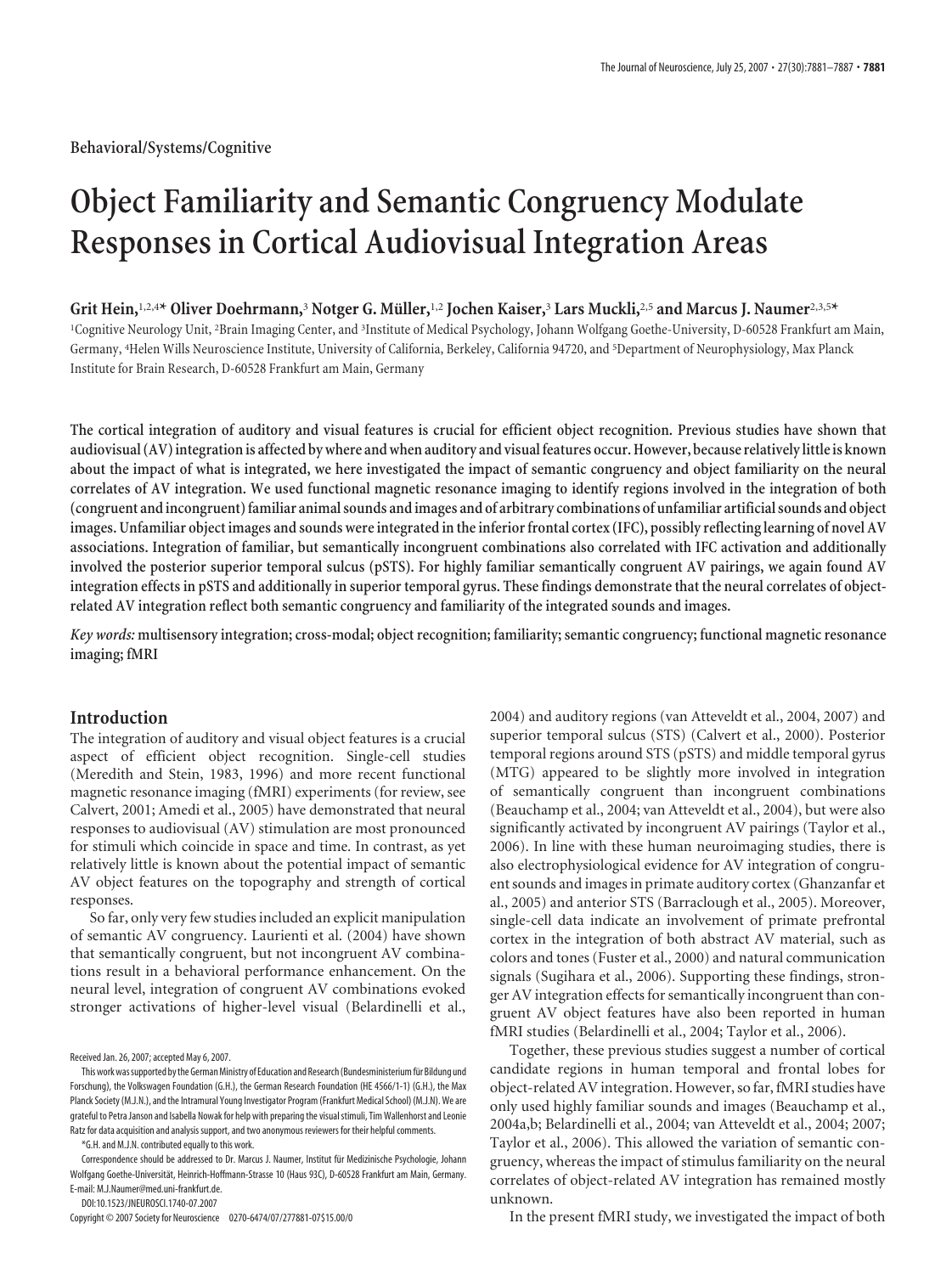semantic congruency and stimulus familiarity on the aforementioned frontotemporal cortical network. We compared the integration of unfamiliar artificial object images ("fribbles") and sounds to AV integration of highly familiar animal images and sounds that were presented either in semantically congruent (e.g., dog image and barking sound) or incongruent (e.g., dog image and meowing sound) pairings. We were able to reveal a frontotemporal network for object-related AV integration whose several regions show differential sensitivities to semantic congruency and to stimulus familiarity.

# **Materials and Methods**

## **AV main experiment**

*Participants.* Eighteen subjects (seven female; mean age, 29.8; range, 23– 41 years, one left handed) participated in the study. All subjects had normal or corrected-to-normal vision and hearing. All participants received information on MRI and a questionnaire to check for potential health risks and contraindications. Volunteers gave their informed consent after having been introduced to the procedure in accordance with the declaration of Helsinki.

*Stimuli.* In the familiar conditions, we used eight different animal sounds and images. The unfamiliar material comprised eight images of artificial objects (fribbles; http:// $\alpha$ .cog.brown.edu:8200/stimuli/novelobjects/fribbles.zip/view) (see Fig. 1*a*) and eight artificial sounds created by the distortion (played backwards and with underwater effect) of the animal sounds used in the familiar conditions. In a behavioral pretest, artificial sounds were played to eight subjects and none of these sounds was associated with any familiar object.

The stimuli were presented using Neurobehavioral Systems (Albany, CA) presentation software running on a personal computer (Miditower Celeron) at a frame rate of 60 Hz. Sounds and images were presented in stimulation blocks at a rate of one every 2000 ms. Stimulation blocks consisted of eight stimulus events with a fixation cross being constantly present. Images were projected onto a vertical screen positioned inside the scanner with a liquid crystal display projector (VPL PX 20; Sony, Tokyo, Japan) equipped with a custom-made lens. Subjects viewed the screen through a mirror. The mirror and projection screen were fixed on the head coil. The subjects' field of view was 52.5° visual angle (maximum horizontal distance). Visual stimulation consisted of gray-scaled photographs (mean stimulus size, 14.6° angle), which were presented in the center of a black screen.

Auditory stimuli were presented through an MRI audio system (Commander XG, Resonance Technology, Northridge, CA) (frequency response, 100 to  $\pm$  25 kHz). Subjects received them via headphones simultaneously to both ears. Spectrograms of three representative sounds are shown in Figure 1. Images and sounds are available on request from the authors.

*Procedure.* Animal sounds, animal images, artificial sounds, and fribble images were presented in eight experimental conditions [unimodal auditory animal/artificial, unimodal visual animal/fribble, AV familiar congruent (e.g., dog-barking), AV familiar incongruent (e.g., dogmeowing), and AV unfamiliar artificial in fixed order, and AV unfamiliar artificial in random order]. During bimodal conditions, sounds and images were presented simultaneously.

Each of these eight experimental conditions was presented for  $\sim$  16 s (eight measurement volumes) in a block design, separated from the next block by a fixation period of equal length. A complete experimental run comprised two cycles of experimental conditions plus an additional eight volumes of fixation at the beginning of the run (280 volumes). The session had five experimental runs, including all experimental conditions in randomized order. Subjects were asked to fixate and be attentive during the measurements. We have chosen a passive paradigm to minimize task-related frontal activation (Calvert et al., 2000; Belardinelli et al., 2004; van Atteveldt et al., 2004, 2007). Due to the sluggishness of the blood oxygen level-dependent (BOLD) signal, it is otherwise hard to compellingly disentangle task-related frontal activation from frontal involvement in AV integration.

*Imaging.* fMRI was performed on a 3 Tesla Siemens (Erlangen,

Germany) Magnetom Allegra scanner at the Brain Imaging Center in Frankfurt am Main. A gradient-recalled echo-planar imaging sequence was used with the following parameters: 34 slices; repetition time (TR), 2000 ms; echo time (TE), 30 ms; field of view, 192 mm; in-plane resolution,  $3 \times 3$  mm<sup>2</sup>; slice thickness, 3 mm; gap thickness, 0.3 mm. For each subject, a magnetization-prepared rapid-acquisition gradient-echo sequence was used (TR, 2300 ms; TE, 3.49 ms; flip angle, 12°; matrix, 256  $\times$ 256; voxel size,  $1.0 \times 1.0 \times 1.0$  mm<sup>3</sup>) for detailed anatomical imaging.

*Data analysis.* Neural correlates of AV integration were assessed separately for each of the four bimodal conditions. We thereby searched for regions that were (1) significantly activated during each of the unimodal conditions [audio (A); visual (V)], and (2) responded more strongly to bimodal AV stimulation than to each of the unimodal conditions. Accordingly, the identification of brain regions involved in object-related AV integration was based on significant activation in a  $[(AV > A) \cap$  $(AV > V) \cap (A > 0) \cap (V > 0)$ ] conjunction analysis. In a previous debate, these criteria have been suggested as sufficiently strict and appropriate for the definition of multisensory integration effects in human brain imaging studies (Beauchamp et al., 2004a; Beauchamp, 2005a; Laurienti et al., 2005) (but see Calvert et al., 2001).

Data were analyzed using the BrainVoyager QX (Brain Innovation, Maastricht, the Netherlands) software package. The first four volumes of each experimental run were discarded to preclude T1 saturation effects. Preprocessing of the functional data included the following steps: (1) three-dimensional motion correction, (2) linear-trend removal and temporal high-pass filtering at 0.0054 Hz, (3) slice-scan-time correction with sinc interpolation, and (4) spatial smoothing using a Gaussian filter of 8 mm (full width at half maximum). Volume-based statistical analyses were performed using a random effects general linear model ( $df = 17$ ). For every voxel, the time course was regressed on a set of dummy-coded predictors representing the experimental conditions. To account for the shape and delay of the hemodynamic response (Boynton et al., 1996), the predictor time courses (box-car functions) were convolved with a gamma function. Statistical maps were corrected for multiple comparisons using cluster-size thresholding (Forman et al., 1995; Goebel et al., 2006). In this method, for each statistical map the uncorrected voxellevel threshold was set at  $t > 3$  ( $p < 0.009$ ; unless otherwise indicated in the respective figure legends) and was then submitted to a whole-brain correction criterion based on the estimate of the spatial smoothness of the map and on an iterative procedure (Monte Carlo simulation) for estimating cluster-level false-positive rates. After 1,000 iterations, the minimum cluster-size that yielded a cluster-level false-positive rate of 5% was used to threshold the statistical map.

Group-averaged functional data were then projected on inflated representations of the left and right cerebral hemispheres of one subject. Because a morphed surface always possesses a link to the folded reference mesh, functional data can be shown at the correct location of folded as well as inflated representations. This link was also used to keep geometric distortions to a minimum during inflation through inclusion of a morphing force that keeps the distances between vertices and the area of each triangle of the morphed surface as close as possible to the respective values of the folded reference mesh.

#### **Visuotactile control experiment**

In addition, we conducted a visuotactile (VT) control experiment to test whether the effects revealed in the main experiment reflected increased complexity of stimulation during bimodal compared with unimodal stimulation instead of AV integration.

*Participants.* We recorded fMRI in 11 subjects, who had also participated in our AV main experiment.

*Stimuli and procedure.* Subjects viewed and/or touched unfamiliar artificial objects (wooden fribbles) and familiar objects (toy animals). All objects were presented in both unimodal (visual and tactile) as well as bimodal (VT) conditions. Familiar VT combinations consisted of touchable animals and their respective photographs that were presented either canonically (VT congruent) or horizontally mirrored (VT incongruent). Using a block design, each experimental condition was presented for  $\sim$  20 s, (10 measurement volumes; TR, 2 s) separated from the next block by a fixation period of equal length. Each single stimulus was presented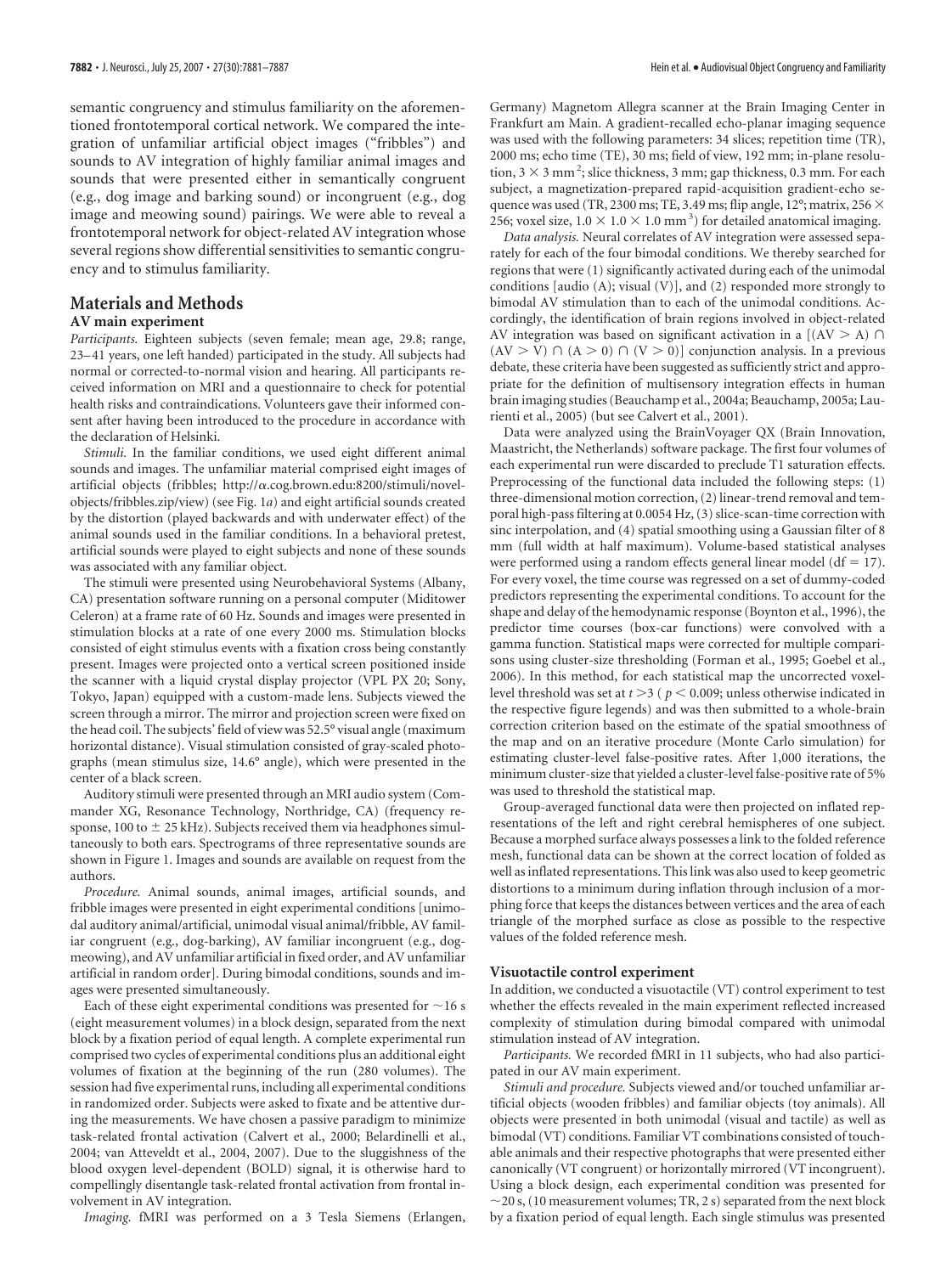

**Figure 1.** *a– c*, Visual and auditory (amplitude waveforms and spectrograms) example stimuli and cortical regions of objectrelated AV integration [defining contrast,  $0 < A < AV>V>0$ ;  $t > 3.0$ ; *p* (corrected)  $< 0.05$ ] for unfamiliar artificial (*a*) familiar incongruent (*b*), and familiar congruent conditions (*c*). Unimodal auditory (yellow) and visual (light blue) activations [q(false discovery rate)  $<$  0.01] are shown. LH, Left hemisphere; RH, right hemisphere; AU, arbitrary units.

for 2 s and reopening of the right hand was cued by a color change of the fixation cross. A complete experimental run comprised two cycles of experimental conditions plus an additional 10 volumes of fixation at the beginning of each run (350 volumes). The session consisted of four experimental runs each including all experimental conditions in randomized order.

*Imaging.* The acquisition of anatomical and functional images and the preprocessing of the functional imaging data were identical to that in our AV main experiment.

*Data analysis.* Activations in unimodal and bimodal conditions of the VT control experiment were analyzed region-of-interest (ROI) based in the same frontal and temporal regions which were identified as AV integration sites in the AV main experiment.

## **Results**

## **AV main experiment**

*Unimodal activations* Both unimodal contrasts  $(A > V; V > A)$ 

revealed activations of the respective modality-specific cortices. Figure 1 shows the pattern of activations during unimodal visual (light blue) and auditory stimulations (yellow). Strength and distribution of activation was comparable for familiar animal sounds (Fig. 1*b*,*c*) and unfamiliar artificial sounds (Fig. 1*a*). The same was true for familiar animal images (Fig. 1*b*,*c*) and unfamiliar fribble images (Fig. 1*a*).

#### *Bimodal activations*

Neural correlates of object-related AV integration for unfamiliar artificial, familiar incongruent, and familiar congruent material are depicted in Figures 1*a– c* (indicated by blue, red, and green, respectively). Because no significant differences were found between fixed and random combinations of unfamiliar artificial images and sounds, we pooled the data from these two experimental conditions.

AV integration effects for unfamiliar artificial object features are shown in Figure 1*a*. A conjunction analysis comparing the respective bimodal and unimodal conditions  $[0 < A < AV > V > 0$ ; *p* (cor $rected$ )  $< 0.05$ ] revealed an activation in right inferior frontal cortex (IFC) (Fig. 1*a*, dark blue). AV integration effects for familiar incongruent object features are depicted in Figure 1*b* [red;  $0 < A < AV$ )  $V > 0$ ; *p* (corrected)  $< 0.05$ ]. Again, we revealed substantial IFC activations. In the right hemisphere they extended ventrally along the inferior frontal gyrus (IFG). Apart from these frontal effects, AV integration of familiar incongruent features also activated right pSTS. AV integration of familiar congruent object features correlated with activation in right pSTS and bilateral superior temporal gyrus (STG) (Fig. 1*c*, green) [ $0 < A < AV > V > 0$ ; *p* (corrected)  $< 0.05$ ]. Figure 1*c* shows a substantial overlap between this AV integra-

tion effect (green) and the auditory preference map (yellow).

Together, our results showed overlapping AV integration effects for unfamiliar artificial and familiar incongruent object fea-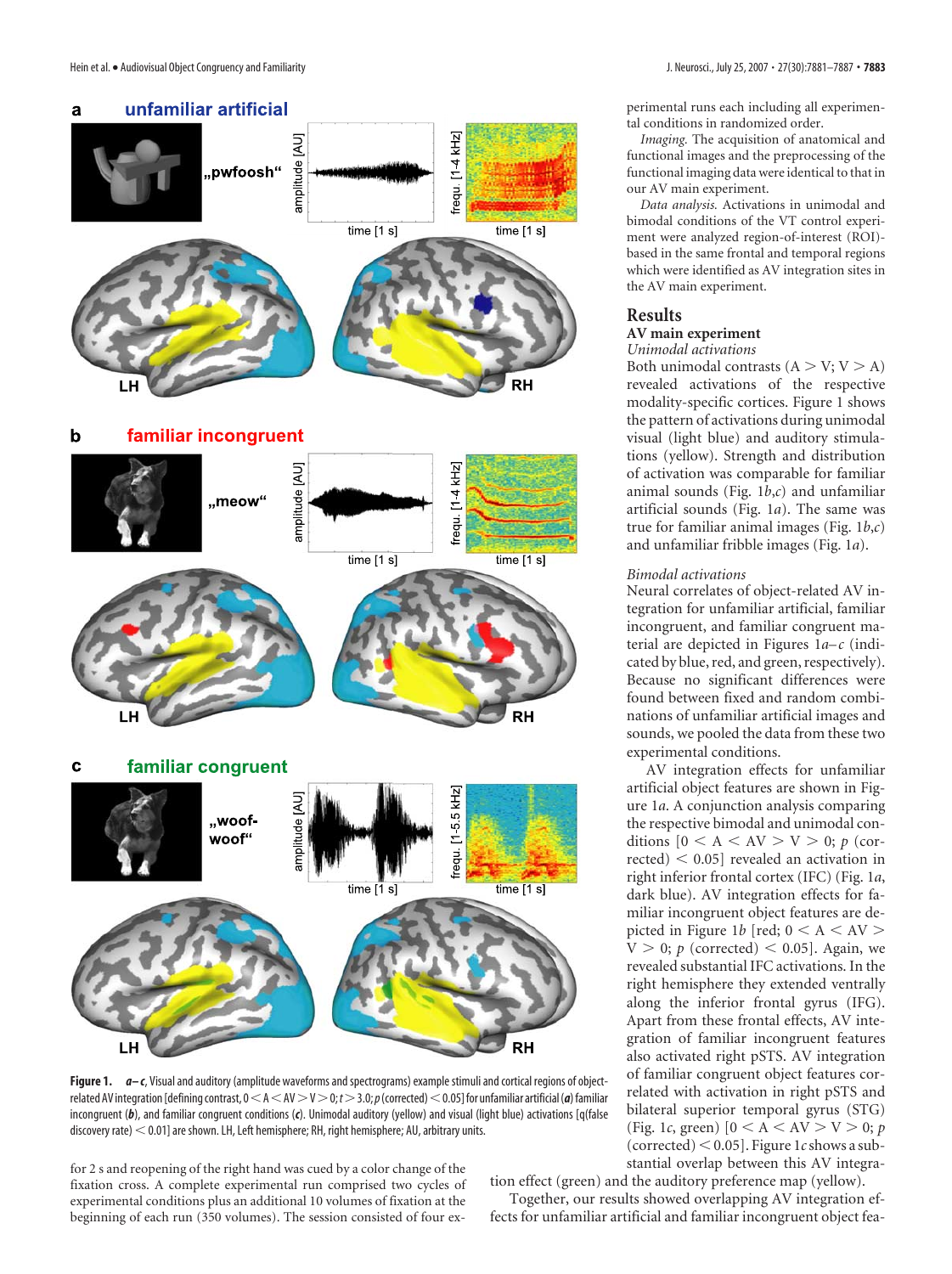

**Figure 2.** Overlap of significantly activated AV integration regions [defining contrast, 0 <  $A < AV > V > 0$ ;  $t > 3.0$ ;  $p$  (corrected)  $< 0.05$ ] for unfamiliar artificial (blue), familiar incongruent (red), and familiar congruent object features (green), and the average percentage of BOLD signal change during bimodal and unimodal conditions. RH, Right hemisphere; p, posterior; m, mid.

tures in right IFC (purple; Fig. 2). Integration of familiar incongruent, but not unfamiliar artificial AV combinations further elicited an activation of ventral IFC along IFG (red). AV integration effects in pSTS for familiar incongruent and familiar congruent object features also overlapped (yellow). Finally, STG activation correlated with integration of highly familiar congruent material (green).

We also computed direct statistical contrasts between the familiar animal and unfamiliar artificial versus familiar incongruent conditions (blue). Figure 3 shows significant activations of the contrasts between familiar congruent versus unfamiliar artificial (green), familiar incongruent versus unfamiliar artificial (red), and unfamiliar artificial versus familiar incongruent conditions (blue). Contrasting familiar congruent (con) and unfamiliar artificial (art) AV combinations  $\begin{bmatrix} AV & con \end{bmatrix}$  AV art  $\cap$ AV\_con >0;  $t = 4$ ;  $p$  (corrected)  $< 0.05$ ] revealed extended activations in bilateral STG, pSTS, and MTG regions, predominantly including regions of higher-level auditory processing (green) (Lewis et al., 2005). These activations largely overlapped with those for the contrast between familiar incongruent (incon) and unfamiliar artificial material [AV\_incon  $>$  AV\_art  $\cap$  AV\_in- $\text{con} > 0; t = 4; p \text{ (corrected)} < 0.05; \text{ red and yellow}.$  In addition, familiar incongruent AV combinations led to stronger activations along the bilateral IFG and in the occipital cortex (red). The contrast between unfamiliar artificial and familiar incongruent AV conditions  $\text{[AV_art} > \text{AV}_\text{incon} \cap \text{AV}_\text{art} > 0; t = 4; p$  $(corrected) < 0.05$ ] revealed dorsal occipital and posterior parietal activations. These regions might be associated with actionrelated visual processing (Milner and Goodale, 1995) rather than AV integration, because we did not obtain significant parietal or occipital activations in the  $[0 < A < AV > V > 0]$  conjunction analysis (Figs. 1, 2). Contrasting familiar congruent and incongruent AV conditions did not reveal any significant effects.

#### **Visuotactile control experiment**

So far, our results show significant integration effects in bilateral IFC, right pSTS, and bilateral STG. However, it could be argued that this might simply reflect the more complex stimulation during bimodal compared with unimodal conditions rather than AV integration. In our VT control experiment, we explicitly tested this alternative explanation with 11 of our 18 subjects. We used the same overall experimental design, but visual and tactile, instead of auditory and visual, stimulation. If the integration effects in the AV main experiment were mainly caused by the higher complexity of bimodal compared with unimodal stimulation, bimodal VT stimulation should also elicit stronger activations in the IFC, pSTS, and STG than unimodal visual and tactile conditions.

Activation elicited by VT stimulation in IFC, pSTS, and STG regions, which were identified as AV integration sites in our main experiment (Fig. 2) are shown in Figure 4. In contrast to our AV main experiment, activations in these ROIs during the VT control experiment were comparable for bimodal and unimodal conditions (Fig. 4).

## **Discussion**

In the present study, we investigated AV integration of semantically congruent and incongruent familiar animal vocalizations and images and arbitrary pairings of unfamiliar artificial sounds and "fribble" images. Our findings indicate that neural correlates of object-related AV integration depend on both semantic congruency and familiarity of the sounds and images. Integration of unfamiliar artificial sounds and images as well as familiar incongruent material involved inferior frontal regions. Integration of familiar sounds and images correlated with pSTS activation, independently of semantic congruency. Moreover, integration of highly familiar congruent AV material activated higher-order auditory regions in the STG.

AV integration effects in frontal, lateral temporal, and superior temporal regions have been reported in previous studies that used only familiar images and sounds. Belardinelli et al. (2004) and Taylor et al. (2006) reported such effects in the IFC, Beauchamp et al. (2004a,b), van Atteveldt et al. (2004, 2007), and Taylor et al. (2006) showed AV integration in the pSTS, and van Atteveldt et al. (2004, 2007) found similar effects during AV letter processing in the human auditory cortex. However, the heterogeneity of these findings across studies has made it hard to specify the particular contributions of the IFC, pSTS, and STG to objectrelated AV integration. In our study, we were able to reveal AV integration effects in each of these regions and, moreover, could demonstrate that these integration effects depend on both semantic congruency and stimulus familiarity. Thus, the current findings provide additional insight into the interplay of frontal, lateral temporal, and superior temporal regions during AV object recognition.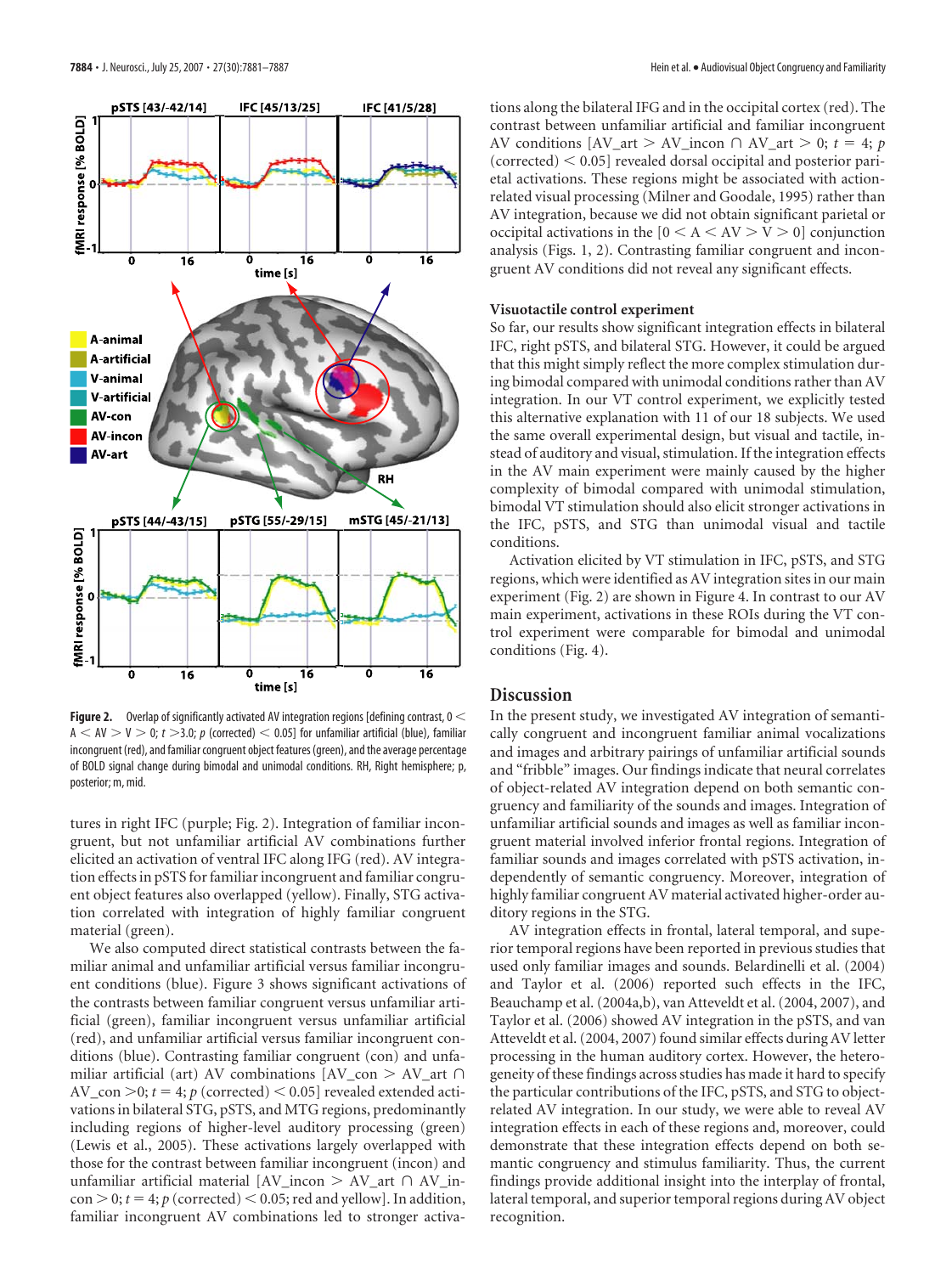

**Figure 3.** Direct contrasts between bimodal conditions [ $t > 4.0$ ;  $p$  (corrected)  $< 0.05$ ]. Regions activated more strongly by familiar congruent compared with unfamiliar artificial AV object features (green; additional criterion, AV\_con  $>$  0), regions activated more strongly by familiar incongruent compared with unfamiliar artificial AV object features (red; additional criterion, AV\_incon  $> 0$ ), and regions activated more strongly by unfamiliar artificial compared with familiar incongruent AV object features (blue; additional criterion, AV art  $>$  0) are shown. Surrounding panels indicate the average percentage of BOLD signal change in left hemisphere regions with different bimodal response preferences. LH, Left hemisphere; a, anterior; p, posterior; v, ventral; d, dorsal; IPS, intraparietal sulcus; SPL, superior parietal lobule; LO, lateral occipital cortex; OT, occipitotemporal cortex; AV-con, familiar congruent audiovisual stimulation; AV-incon, familiar incongruent audiovisual stimulation; AV-art, unfamiliar artificial audiovisual stimulation.

#### **AV integration of object features in the frontal cortex**

Current knowledge about the role of the IFC in AV integration is sparse, because the multifunctionality of frontal regions often makes it difficult to disentangle AV integration from other frontal functions. Particularly critical confounds are frontal activations caused by explicit or even implicit task requirements (Miller and Cohen, 2001) or increasing complexity of stimulation (Duncan and Owen, 2000). Here, we used a passive paradigm, which reduced the impact of task-related effects. Moreover, the results of our VT control experiment allowed us to rule out the assumption that increased activation in the IFC, pSTS, and STG reflected increased stimulus complexity under bimodal compared with unimodal conditions. Based on these data, we are confident that the observed effects are predominantly related to the integration of object sounds and images.

In line with previous studies (Belardinelli et al., 2004; Taylor et al., 2006), we found frontal effects for the integration of familiar incongruent sounds and images, but not for familiar congruent pairings. Extending these studies, we could show that the IFC is

also the prime integration site for unfamiliar artificial object images and sounds. Together, these results indicate that AV integration in the IFC reflects semantic congruency, but is rather independent of stimulus familiarity. The substantial frontal activation for familiar incongruent stimuli might partly reflect the detection of semantic violations or bizarre combinations of material (Michelon et al., 2003). However, overlapping with these activations we also found AV integration effects for unfamiliar artificial images and sounds, which were semantically unrelated and therefore unlikely to cause a semantic violation. In the context of these results, AV integration of familiar incongruent and unfamiliar artificial object features in the IFC might reflect both the revision of familiar, and the learning of novel AV associations (Gonzalo et al., 2000). With respect to a possible role of IFC in learning of novel AV associations, stronger AV integration effects in IFC might be expected for random combinations of unfamiliar artificial images and sounds than for fixed pairs. However, our results did not show significant differences in AV integration effects between the fixed and random artificial AV conditions. In our paradigm, each condition was repeated only twice per run, and passively perceived by the subjects. It is possible that particular (fixed) combinations of unfamiliar artificial sounds and images have to be presented more often to establish associations that differentiate them from random pairings.

#### **AV integration of object features in lateral temporal cortex**

Our findings are in line with the results of previous studies that have indicated an important role of pSTS in AV integration

(Beauchamp et al., 2004a,b; van Atteveldt et al., 2004, 2007; Taylor et al., 2006). Extending these findings, our data allow us to further specify the integrative function of pSTS by demonstrating integration of familiar images and sounds, but not of unfamiliar artificial object features. Thus, AV integration in pSTS reflects stimulus familiarity, but appears to be rather independent of semantic congruency. This is the opposite pattern of what we found for AV integration in the IFC (i.e., sensitivity to semantic congruency and insensitivity to stimulus familiarity), which might imply that the integrative functions of pSTS and IFC complement each other. AV integration in the IFC might serve the learning and re-establishing of associations between AV object features, which, once they have been learned, are integrated in the pSTS. Familiar object sounds are always associated with an image (and vice versa) and, thus, activate pSTS, no matter if they are semantically congruent or incongruent. In semantically incongruent pairings, AV associations have to be revised and potentially reestablished, which is reflected in an additional IFC activation. In contrast to familiar incongruent AV object features, there is no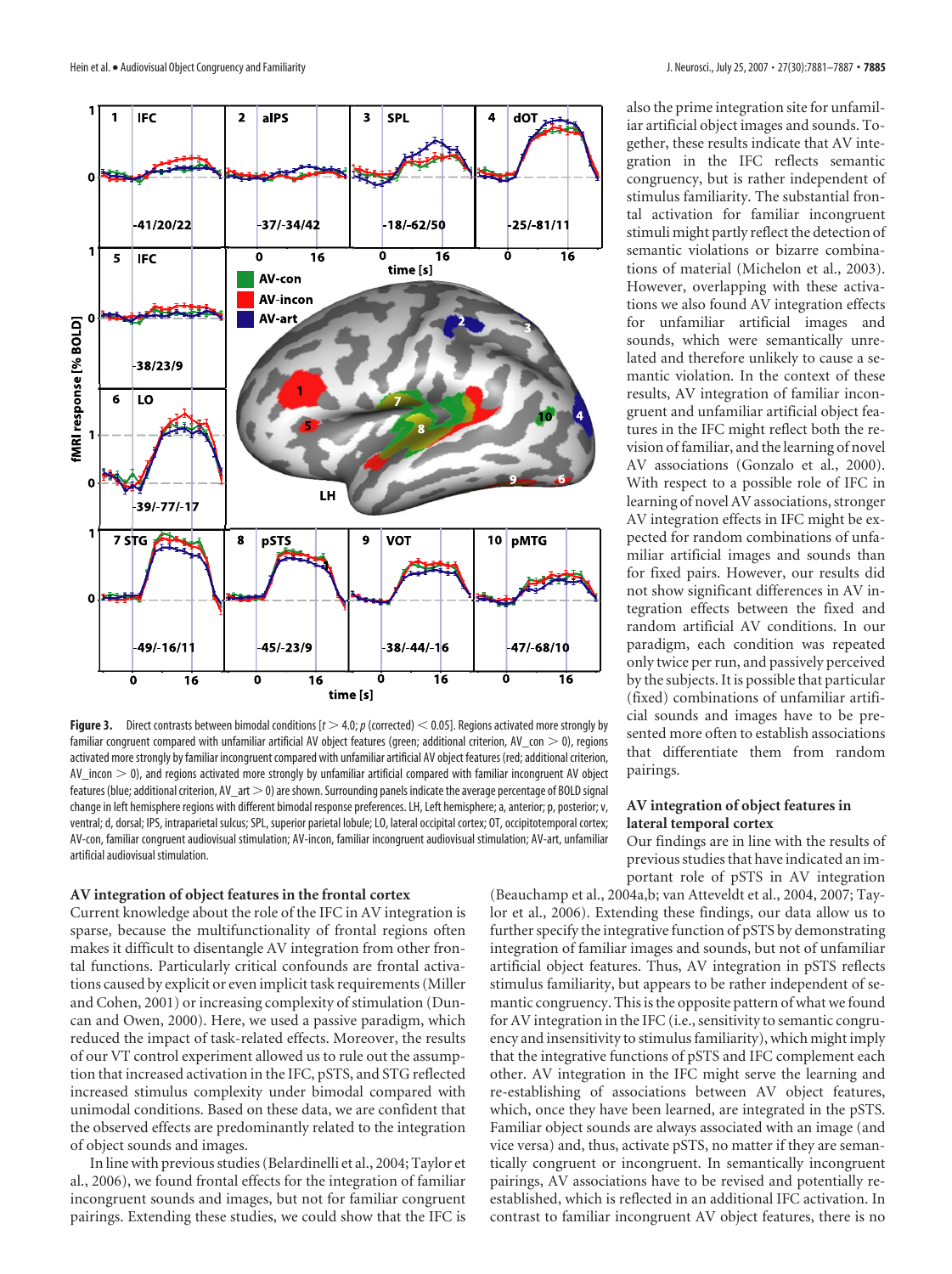

**Figure 4.** Results of the VT control experiment. The central panel shows the overlap of significantly activated AV integration regions for unfamiliar artificial (blue), familiar incongruent (red), and familiar congruent object features (green; from Fig. 2). Top and bottom panels show the average percentage of BOLD signal change in these regions during unimodal and bimodal conditions of our VT control experiment. In contrast to the results of the AV main experiment, there was no activation increase during bimodal VT stimulation compared with the respective unimodal conditions. Thus, it is unlikely that the observed AV activation increases (main experiment) reflect the higher number of inputs in bimodal compared with unimodal stimulation. RH, Right hemisphere; p, posterior; m, mid; V, unimodal visual stimulation; T, unimodal tactile stimulation; VT, bimodal visuotactile stimulation. art, artificial; con, congruent; incon, incongruent.

need to re-examine familiar congruent AV combinations. They therefore might be suitable for integration in pSTS and even more specialized regions in the STG. In line with this assumption, previous primate data suggest that congruent, but not incongruent or artificial AV combinations are integrated in the anterior STS (Barraclough et al., 2005) and auditory cortex (Ghanzanfar et al., 2005). Our data provide evidence for a role of human auditory cortex in AV integration of highly familiar and semantically congruent object features.

## **AV integration of object features in superior temporal cortex**

For familiar congruent AV combinations, we found AV integration effects in the bilateral STG (Figs. 1, 2). These AV integration sites were located in close vicinity to the mid-STG region, which has been shown to be involved in the processing of animal vocalizations (Lewis et al., 2005). Previous studies have shown AV integration effects for natural or common objects in visual, but

not auditory regions (Belardinelli et al., 2004). Belardinelli et al. (2004) have used a mixture of living and nonliving objects, whereas in our study all meaningful objects belonged to the animal category. As the findings of Lewis et al. (2005) have indicated differences in the neural representation between animal vocalizations and tool sounds, AV objects from different object categories might be integrated in different category-related regions. Our finding of AV integration in the human auditory cortex is in line with previous results by van Atteveldt et al. (2004, 2007), who have reported AV integration effects for congruent combinations of written letters and speech sounds in early auditory regions (Heschl's gyrus). Given Lewis et al.'s (2005) results, it seems plausible that the images and sounds of animals are integrated in higher-level auditory regions, such as those revealed in our study. We found AV integration effects in higher-level auditory regions only for highly familiar and semantically congruent AV material with well established associations between object sounds and images. Based on these findings, it would be interesting to test whether even sensory-specific regions become involved in AV integration of artificial object features if the respective associations are explicitly trained (i.e., if a semantic AV relationship is established and familiarity is substantially increased).

#### **Conclusions**

Comparing AV integration of unfamiliar artificial and highly familiar animal stimuli, we were able to demonstrate that cortical AV integration sites in a frontotemporal network are differently activated depending on semantic congruency and stimulus familiarity. AV integration in IFC was found to be sensitive to semantic congruency, but did not depend on stimulus familiarity. In contrast, pSTS integrated AV object features independently of semantic congruency, but was sensitive to stimulus familiarity. Higher-level auditory regions within the STG integrated material that was both highly familiar and semantically congruent. Based on these findings, we propose that frontal and temporal regions might have complementary roles in object-related AV integration.

#### **References**

- Amedi A, von Kriegstein K, van Atteveldt NM, Beauchamp MS, Naumer MJ (2005) Functional imaging of human crossmodal identification and object recognition. Exp Brain Res 166:559 –571.
- Barraclough NE, Xiao D, Baker CI, Oram MW, Perrett DI (2005) Integration of visual and auditory information by superior temporal sulcus neurons responsive to the sight of actions. J Cogn Neurosci 17:377–391.
- Beauchamp MS (2005) Statistical criteria in FMRI studies of multisensory integration. Neuroinformatics 3:93–113.
- Beauchamp MS, Lee KE, Argall BD, Martin A (2004a) Integration of auditory and visual information about objects in superior temporal sulcus. Neuron 4:809-823.
- Beauchamp MS, Argall BD, Bodurka J, Duyn JH, Martin A (2004b) Unraveling multisensory integration: patchy organization within human STS multisensory cortex. Nat Neurosci 11:1190 –1192.
- Belardinelli MO, Sestieri C, Di Matteo R, Delogu F, Del Gratta C, Ferretti A, Caulo M, Tartaro A, Romani GL (2004) Audio-visual crossmodal interactions in environmental perception: an fMRI investigation. Cogn Process 5:167–174.
- Boynton GM, Engel SA, Glover GH, Heeger DJ (1996) Linear systems analysis of functional magnetic resonance imaging in human V1. J Neurosci 16:4207–4221.
- Calvert GA (2001) Crossmodal processing in the human brain: insights from functional neuroimaging studies. Cereb Cortex 11:1110 –1123.
- Calvert GA, Campell R, Brammer MJ (2000) Evidence from functional magnetic resonance imaging of crossmodal binding in human heteromodal cortex. Curr Biol 10:649 –657.
- Calvert GA, Hansen PC, Iversen SD, Brammer MJ (2001) Detection of audio-visual integration sites in humans by application of electrophysiological criteria to the BOLD effect. NeuroImage 14:427–438.